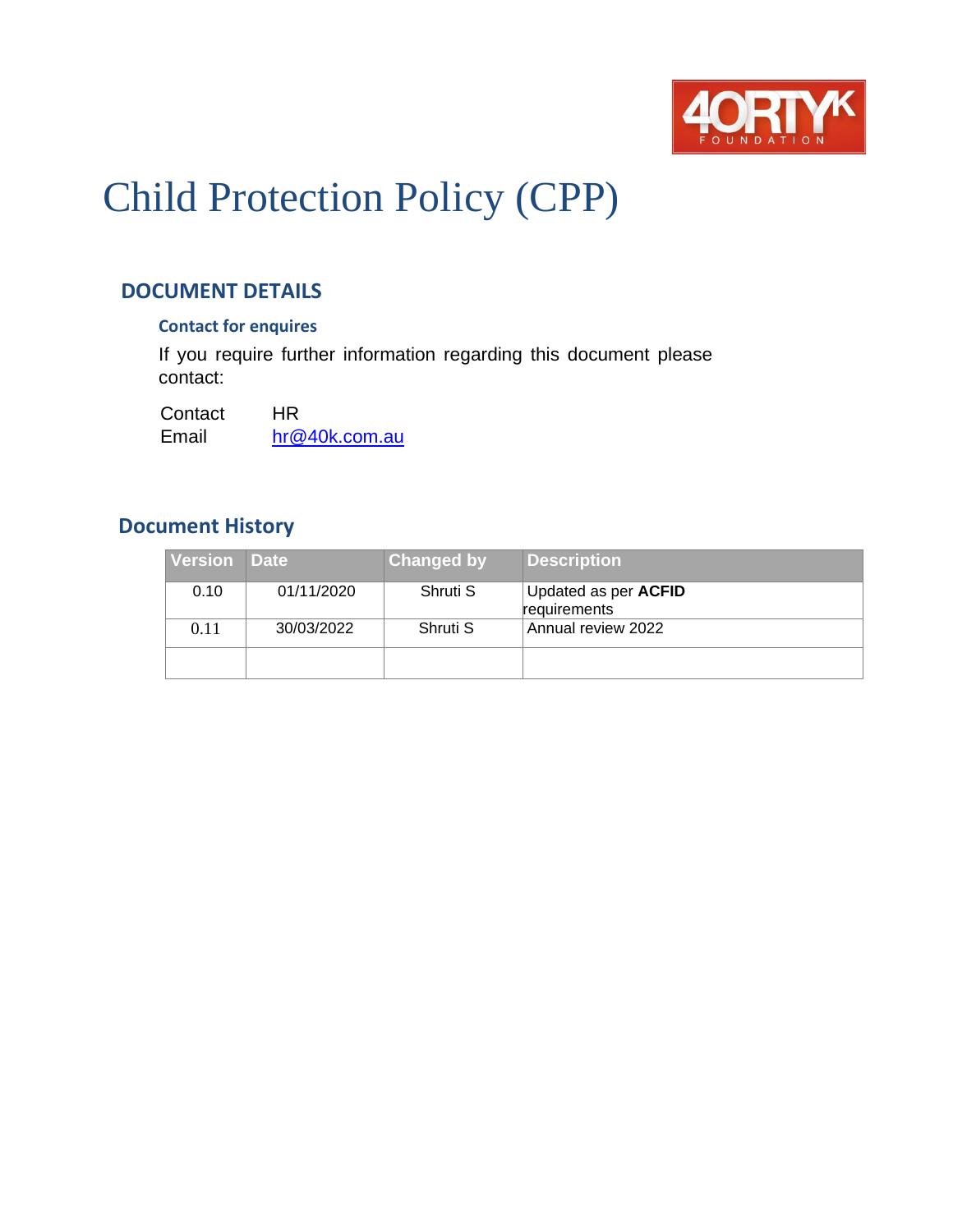

#### **PART 1: Introduction and Preamble**

The 40K Foundation and its subsidiaries ('40K') seeks to be a professional and contributing force to the ending of extreme global poverty and a more just world. The protection of children is of paramount importance to the work of 40K, and such lays down the following CPP and commits to communicating and upholding it throughout all its operations.

#### **PART 2: Statement on commitment to child protection**

- 2.1 40K is committed to the safety and well being of all children. We support the rights of children and will act without hesitation to ensure a child safe environment is maintained.
- 2.2 40K is committed to the protection of children from harm, abuse and exploitation. Children have a right to survival, development, protection and participation as stated in the United Nations Convention on the Rights of the Child (UNCRC). 40K will uphold these rights.
- 2.3 40K takes its duty of care seriously and will aim at all times to provide the safest possible programs and environments for children. This will be achieved by identifying and managing risks that may lead to harm.

# **PART 3: Purpose of the policy**

- 3.1 This CPP has been developed to provide a practical guide to prevent child abuse in 40K's programs. It will outline a range of risk management strategies that will be implemented which will reduce the risk of children being harmed.
- 3.2 The CPP will demonstrate 40K's commitment to protect children from harm and abuse.
- 3.3 The CPP aims to educate staff, volunteers and others about child abuse and promote a child safe and a child friendly culture where everyone is committed to keeping children safe.
- 3.4 The CPP aims to create an open and aware environment where concerns for the safety and well being of a child can be raised and managed in a fair and just manner, which protects the rights of all.
- 3.5 Additionally, the CPP will provide guidance on how to respond to concerns and allegations of child abuse. It provides guidance to staff, volunteers and others on how to work respectfully and effectively with children. This will provide all stakeholders, including staff and others with a safe working environment.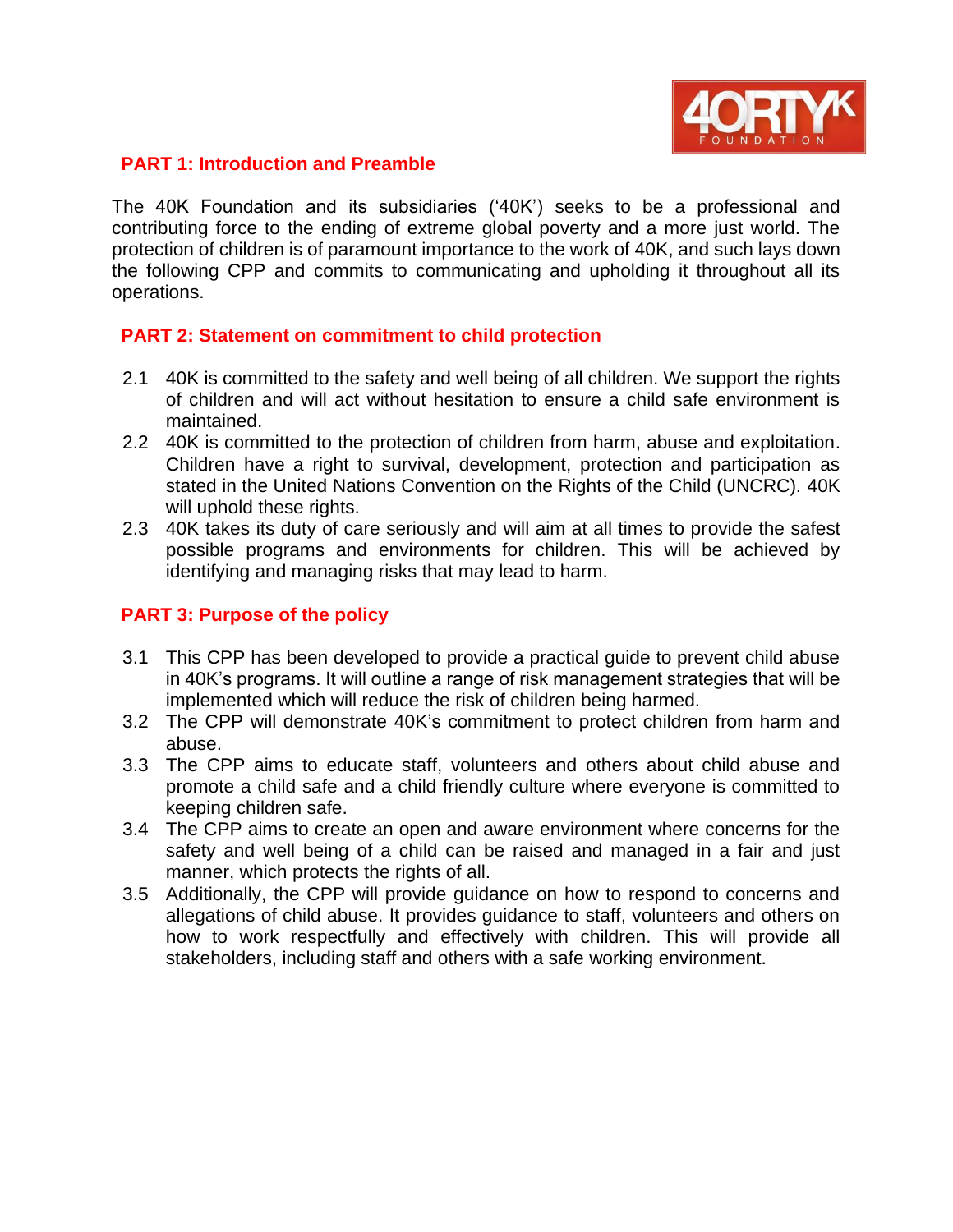

3.7 40K is obliged to adhere to local and international child protection criminal laws, which prohibit the abuse and exploitation of children. These include local laws where 40K's programs exist, and international laws and Conventions in relation to all forms of child abuse and child exploitation, including: child sex tourism, child sex trafficking, child labour and child pornography.

# **PART 4: Guiding principles**

- 4.1 40K believes that any form of child abuse and exploitation is unacceptable and will not be tolerated.
- 4.2 The United Nations Convention on the Rights of the Child is the universal foundation for child protection. The fundamental principle of the Convention is that children have their own indivisible rights.
- 4.3 40K believes that all children have a right to be safe at all times, and we have an obligation to provide safe and protective services and environments.
- 4.4 40K recognizes its duty of care to take all reasonable steps to ensure that children are safe from harm.
- 4.5 40K will take proactive steps to create child safe and child friendly programs.
- 4.6 Adherence to this CPP is a mandatory requirement for all staff, volunteers and others.
- 4.7 40K will ensure that all staff and relevant stakeholders are made aware of the CPP and their responsibilities, the implementing partners will sign a CPP policy along with the formal agreement/MOU.
- 4.8 All decisions regarding the welfare and protection of children are made based on the Best Interests of the Child Principle. This principle refers to decisions considering that the child receives maximum benefit possible from services provided, and that the positive impacts of any course of action outweigh any negative impacts.
- 4.9 Where possible, children will be consulted in the development of the CPP and the implementation of child safe practices. Children in our programs should be given opportunities to express their views on matters affecting them.
- 4.10 40K believes that all children should be equally protected and assisted regardless of their gender, nationality, religious or political beliefs, family background, economic status, physical or mental health or criminal background.

# **PART 5. Definitions**

# *Duty of Care*

Duty of Care is a common law concept that refers to the responsibility of the organisation to provide children with an adequate level of protection against harm.

# *Child and young person*

A child or young person is regarded to be any person under the age of 18 years, unless a nation's laws recognize adulthood earlier.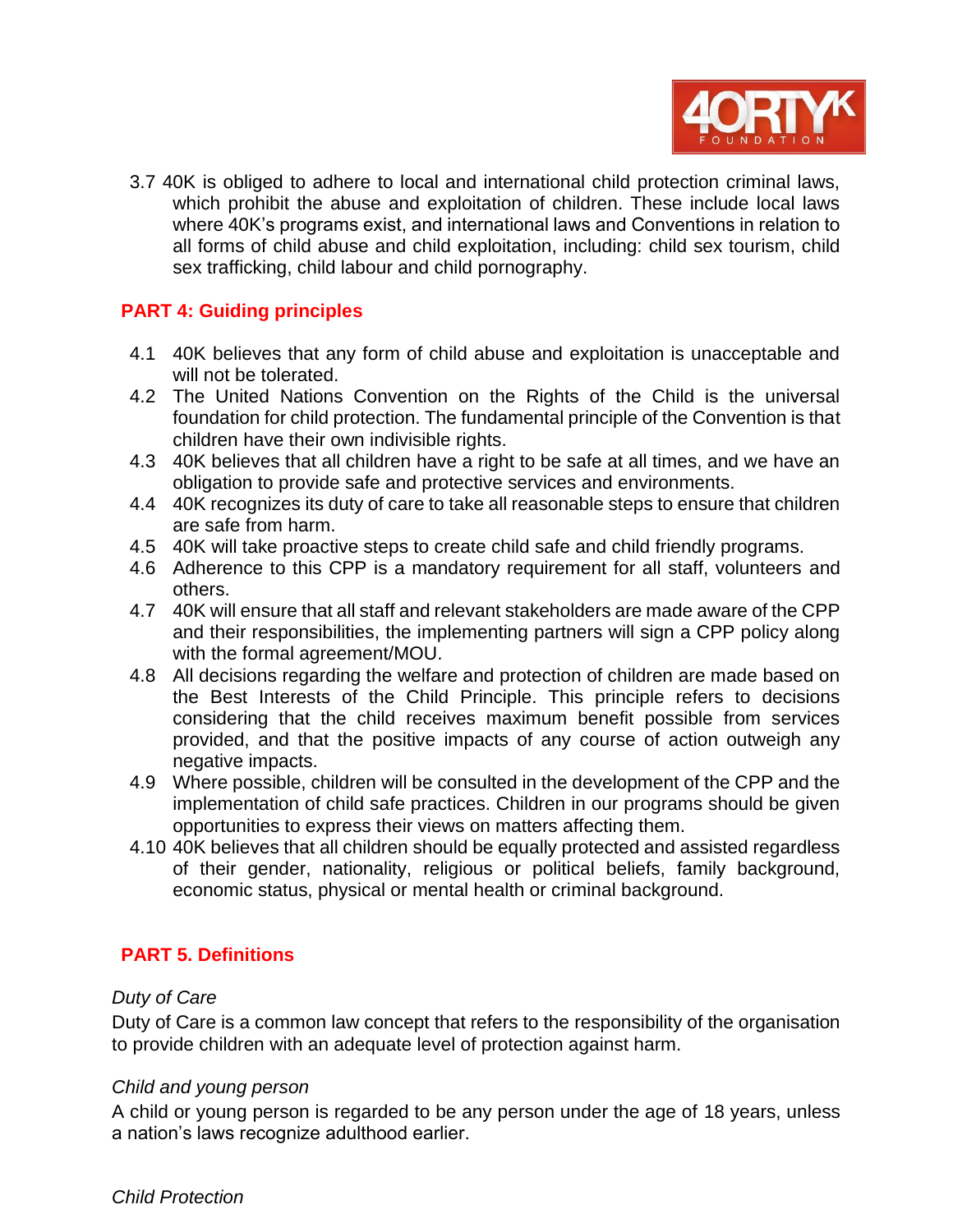

Is the term used to describe the responsibilities and activities undertaken to prevent or stop children being abused or maltreated.

# *Child Abuse*

Abuse happens to male and female children of all ages, ethnicity and social backgrounds, abilities, sexual orientation, religious beliefs and political persuasion. Child abuse includes physical, sexual, emotional, neglect, bullying, child labour and domestic violence. Both boys and girls can be the victims of abuse, and abuse can be inflicted on a child by both men and women, as well as by young people themselves.

# *Physical abuse*

This occurs when a person purposefully injures or threatens to injure a child or young person. This may take the form of slapping, punching, shaking, kicking, burning, shoving or grabbing. The injury may take the form of bruises, cuts, burns or fractures.

# *Emotional abuse*

This occurs when a child is repeatedly rejected or frightened by threats. This may involve name calling, being put down or continual coldness from parent or caregiver, to the extent that it affects the child's physical and emotional growth.

# *Neglect*

Neglect is the persistent failure or the deliberate denial to provide the child with clean water, food, shelter, sanitation or supervision or care to the extent that the child's health and development are placed at risk.

# *Sexual abuse*

This occurs when a child or young person is used by an older or bigger child, dolescent or adult for his or her own sexual stimulation or gratification - regardless of the age of majority or age of consent locally. These can be contact or non-contact acts, including threats and exposure to pornography.

# *Exposure to Domestic Violence*

Domestic violence occurs when children and young people witness or experience the chronic domination, coercion, intimidation and victimization of one person by another by physical, sexual or emotional means within intimate relationships.

(adapted from the Australian Medical Group definition)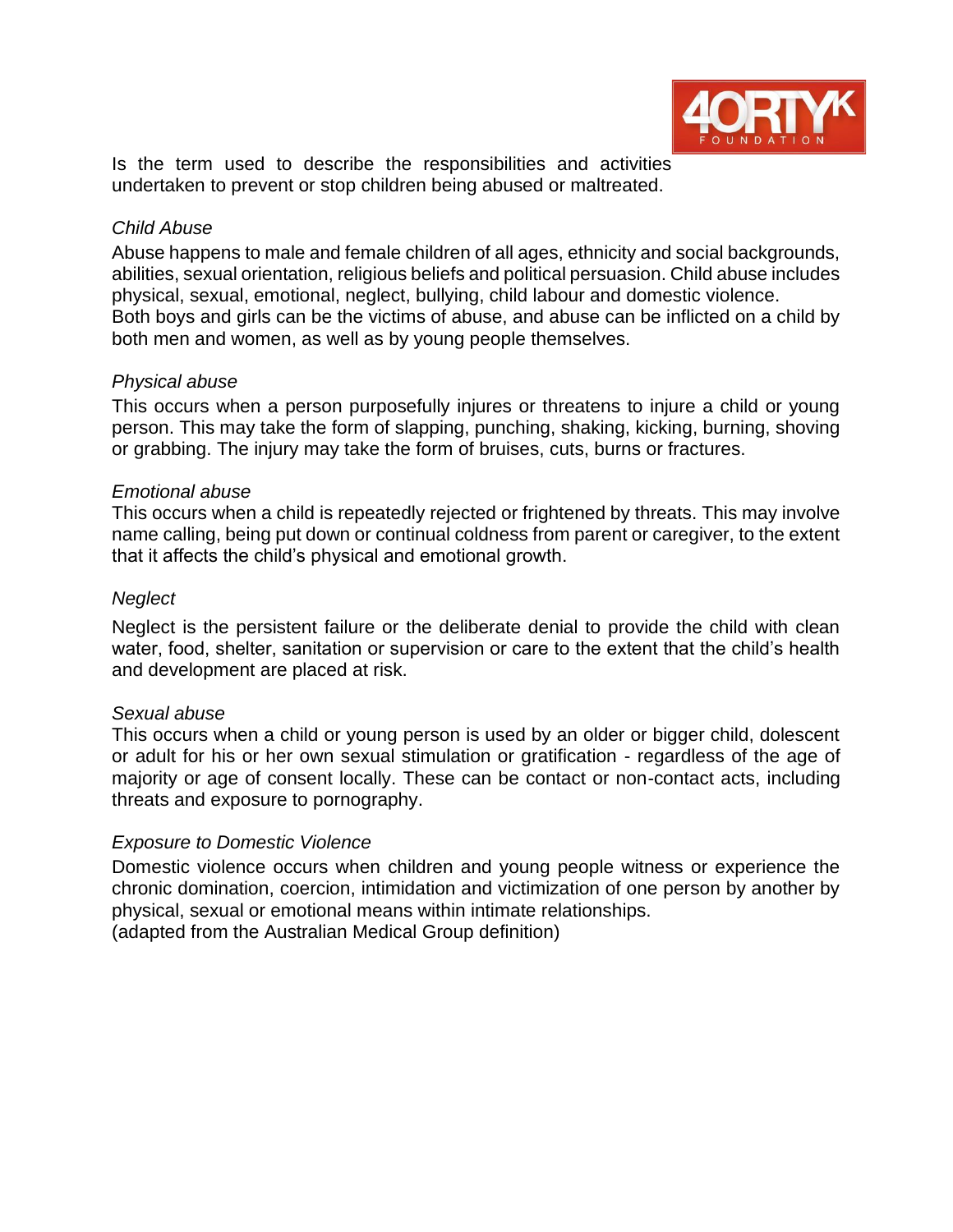

#### *Particularly vulnerable children*

Child abuse takes place not only within the family environment, but also outside the family, including: institutions, at work, on the streets, in war zones and emergencies.

#### *Children in emergencies*

Children in emergencies are especially vulnerable to abuse and exploitation. In an emergency or crisis situation, children are extremely vulnerable when they become part of a displaced or traumatized population.

# **PART 6: Scope of the policy**

This policy applies to all staff, volunteers and other key groups. 'Staff' refers to: full time, part time, international and national and also those engaged on short term contracts such as: consultancies, researchers, photographers etc. 'Others' refers to visitors, board members, trustees, staff in partnership agencies, and any other individuals or groups that have contact with the organization.

# **PART 7. Child protection risk management**

- 7.1 40K recognizes that there a number of potential risks to children in the delivery of our programs to the vulnerable and disadvantaged. In recognizing these risks, 40K proactively assesses and manages these risks to children in our programs (and in the communities in which we work) to reduce the risk of harm. This is achieved by examining each program and its potential impact on children. Programs that involve direct work with children are considered a higher risk, and therefore require more stringent child protection procedures. However, as children are part of every community in which we work, we are always mindful of potential risks.
- 7.2 Risk management is an ongoing part of every activity, and 40K conducts a child protection risk assessment on every new and emerging program and project, included in the project management cycle.
- 7.3 Staff and others should continually be aware of risks, and be actively minimizing opportunities and situations where children can be harmed.
- 7.4 A child abuse incident reporting sheet has been developed and staff are aware of its existence.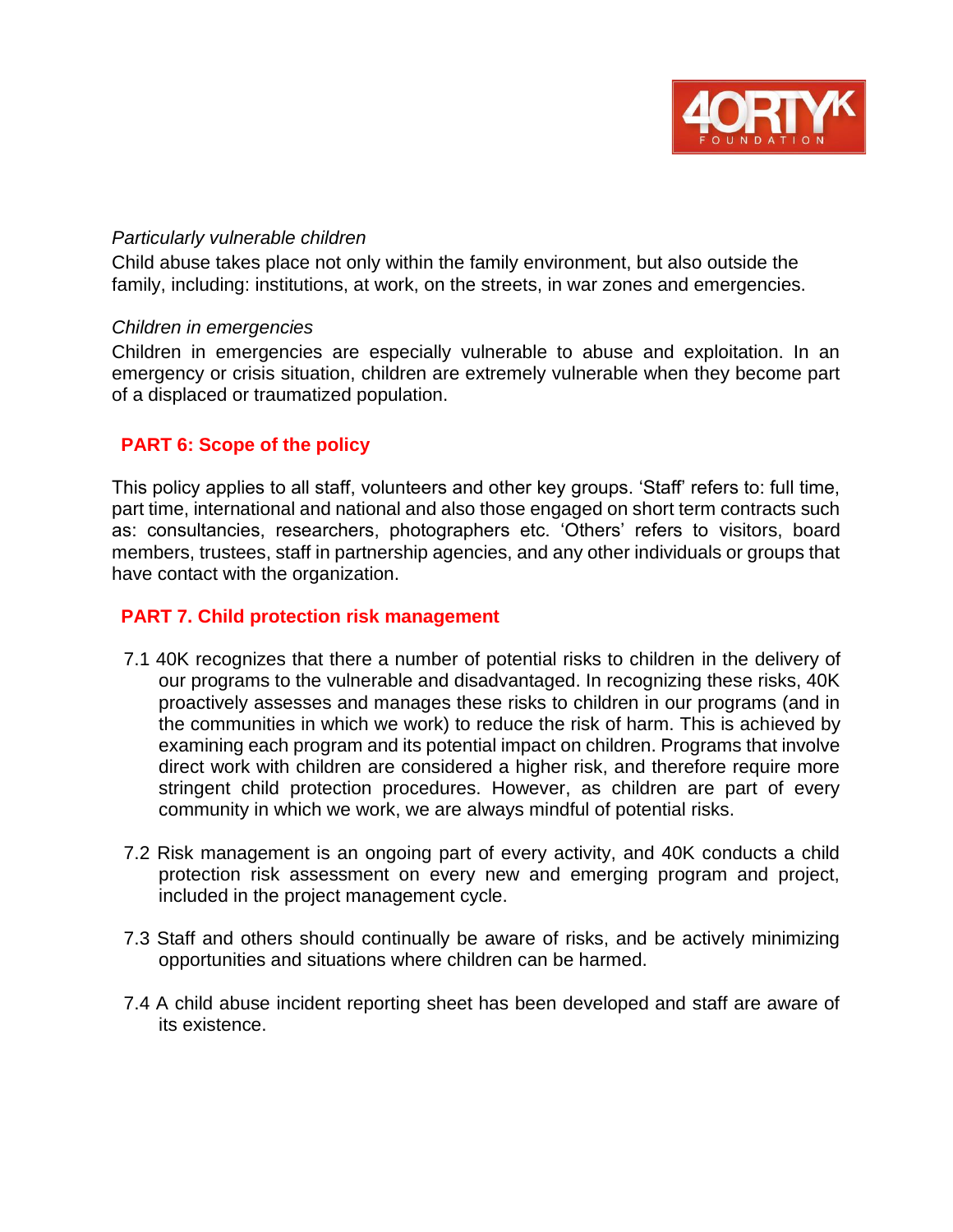

# **PART 8: Code of conduct for working with children**

- 8.1 Staff members and others are responsible for maintaining a professional role with children, which means establishing and maintaining clear professional boundaries that serve to protect everyone from misunderstandings or a violation of the professional relationship.
- 8.2 All staff should conduct themselves in a manner consistent with their role as 40K representative and a positive role model to children.
- 8.3 All the staff are required to sign the CPP.

40K has developed a child safe code of conduct to protect children, staff and the organization by providing clear behavioral guidelines and expectations. 40K's child safe code of conduct includes:

I WILL:

- a) Treat all children and young people in our program with respect.
- b) Conduct myself in a manner that is consistent with the values of 40K.
- c) Provide a welcoming, inclusive and safe environment for all children, young people, parents, staff and volunteers.
- d) Respect cultural differences.
- e) Encourage open communication between all children, young people, parents, staff and volunteers and have children and young people participate in the decisions that affect them.
- f) Report any concerns of child abuse.
- g) At all times be transparent in my actions and whereabouts.
- h) Take responsibility for ensuring I am accountable and do not place myself in positions where there is a risk of allegations being made.
- i) Self-assess my behaviors, actions, language and relationships with children.
- j) Speak up when I observe concerning behaviors of colleagues.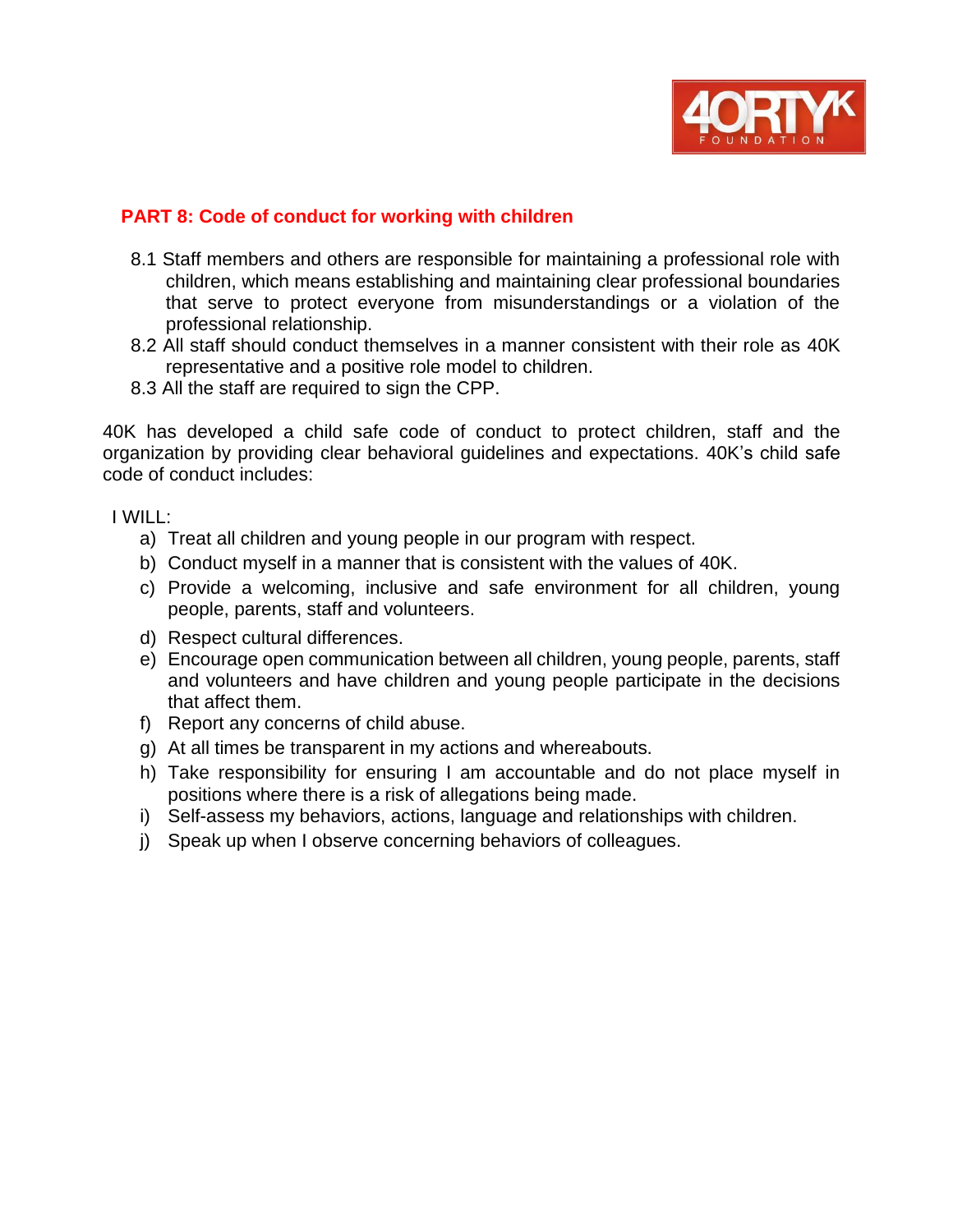

I WILL NOT:

- a) Engage in behavior that is intended to shame, humiliate, belittle or degrade children.
- b) Give gifts to children and also not provide alcohol or drugs to children
- c) Use inappropriate, offensive or discriminatory language when speaking with a child or young person.
- d) Do things of a personal nature that a child can do for him/herself, such as assistance with toileting or changing clothes.
- e) Take children to their own home/hotel or sleep in the same room or bed as a child.
- f) Smack, hit or physically assault children.
- g) Develop sexual relationships with children or relationships with children that may be deemed exploitative or abusive.
- h) Behave provocatively or inappropriately with a child.
- i) Condone or participate in, behavior of children that is illegal, unsafe or abusive.
- j) Act in a way that shows unfair and differential treatment of children.
- k) Hold, kiss, cuddle or touch a child in an inappropriate, unnecessary or culturally insensitive way.
- l) Seek to make contact and spend time with any child or young person outside the program times.
- m) Use 40K's computers, mobile phones, video and digital cameras inappropriately, nor use them for the purpose of exploiting or harassing children.
- n) Hire minors as domestic labor.
- o) Additional guidelines are contained in the Inter Agency Task Force code.

The IASC Task Force on Prevention of Sexual exploitation and abuse outlines six core principles that this Group endorses:

- 1. Sexual exploitation and abuse by 40K Staff and visitors constitute acts of gross misconduct and are therefore grounds for termination of employment;
- 2. Sexual activity with children is prohibited regardless of the age of majority locally. Mistaken belief in the age of a child is not a defense;
- 3. Exchange of money, employment, goods or services for sex including sexual favors or other forms of humiliating, degrading or exploitative behavior is prohibited. This includes exchange of assistance that is due beneficiaries;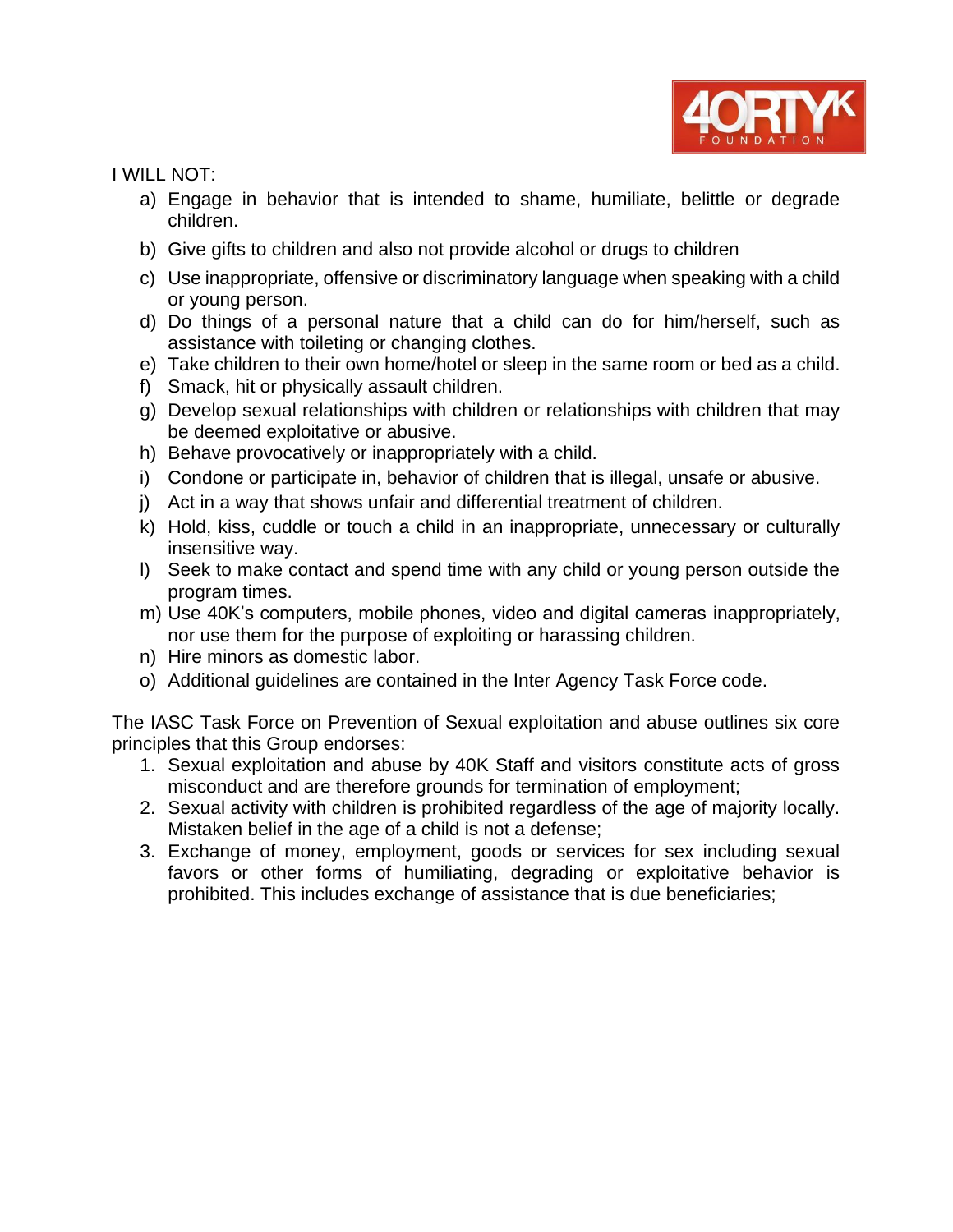

- 4. Sexual relationships between 40K Staff and visitors and people residing in the villages in which 40K operates are strongly discouraged, since they are based on inherently unequal power dynamics. Such relationships undermine the credibility and integrity of humanitarian aid work;
- 5. Where a 40K Staff or Visitor develops concerns or suspicions regarding sexual abuse by a fellow worker, whether in the same agency or not, s/he must report such concerns via established agency reporting mechanisms;
- 6. 40K Staff and Visitors are obliged to create and maintain an environment which prevents sexual exploitation and abuse, and which promotes the implementation of their code of conduct;
- 7. Managers at all levels have particular responsibilities to support and develop systems which maintain this environment.
- 8. Follow and adhere to image requirements, as detailed in Part 11 of this policy, if taking photographs with or amongst children, noting specifically the need for informed consent.

# **PART 9. 40K guidelines**

40K recognises the need to implement specific guidelines to manage the child protection risks within its 40K program. These guidelines include ensuring that:

a) Letters which contain political or religious comments which could cause offence or be inappropriate are not permitted

b) All 40K representatives will receive clear child protection and behavioural guidelines upfront

c) All visits should be arranged in advance through our office and 40K representatives interviewed

d) Australian Federal Police checks are required for visiting sponsors and any accompanying family members. The cost associated with procuring the Federal Police Check shall be borne by the intending 40K member

f) All 40K members will sign the child protection policy

g) Children should not be invited to leave or taken away from their communities

h) 40K members should not exchange mailing addresses with children during visits.

# **PART 10. Use of children's image**

40K will at all times portray children in a respectful, appropriate and consensual way. Our guidelines on the use of images children's images are:

a) A child should always be portrayed in a dignified and respectful manner and not in a vulnerable or submissive manner.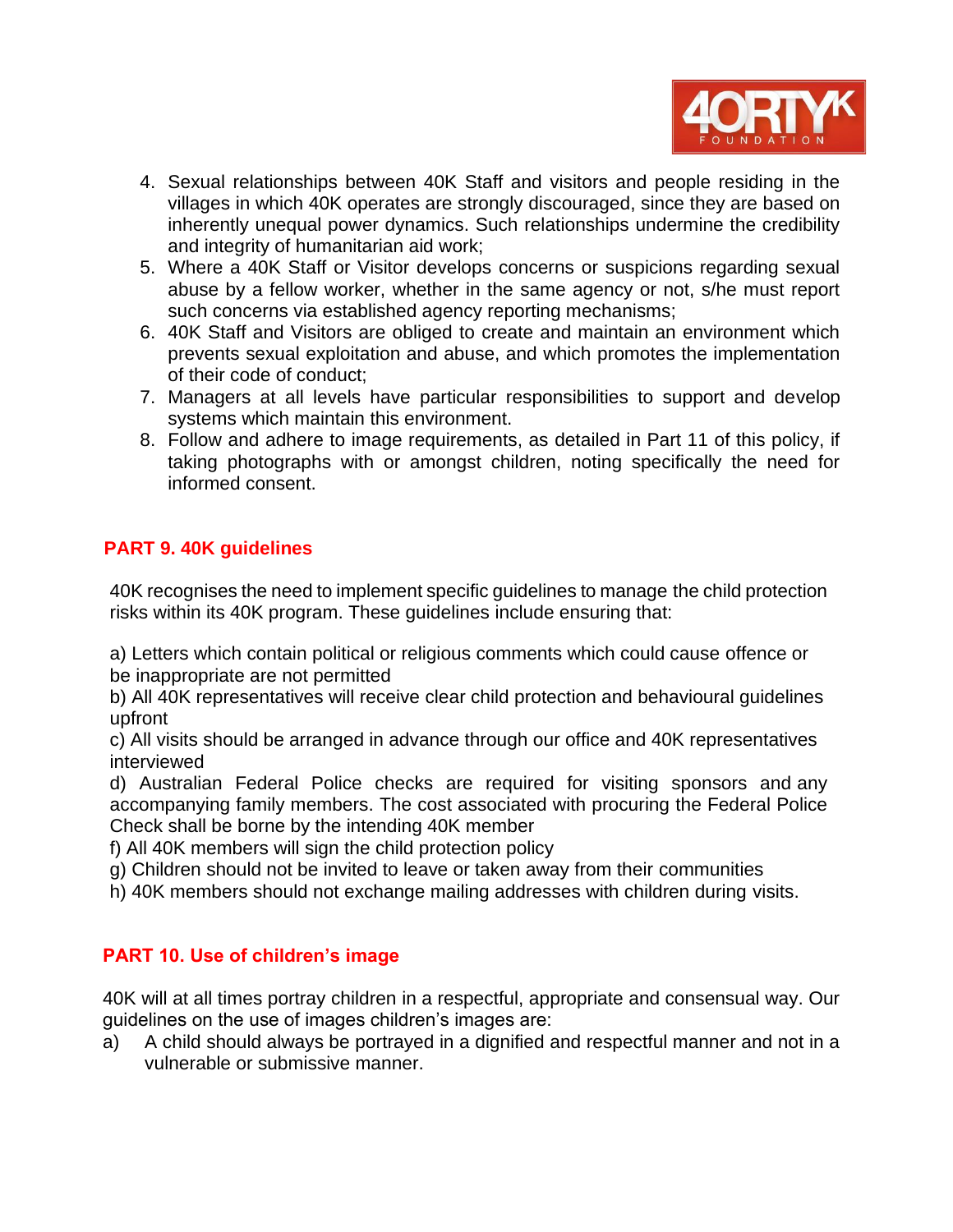

- b) Children should be adequately clothed and not in poses that could be seen as sexually suggestive.
- c) A child and its family must always be asked for consent when using their images. When asking for consent to use the image, details should be given as to how and where this image will be used.
- d) There should be no identifying information of the child used in the publication of images with their location.
- e) Children should be portrayed as part of their community.
- f) Local cultural traditions should be assessed regarding restrictions for reproducing personal images.
- g) Images should be an honest representation of the context and the facts.
- h) When sending images electronically, file labels should not reveal identifying information.
- i) All photographers will be screened for their suitability, including police checks where appropriate.

# **PART 11. Employment of staff and interns**

40K is committed to child safe recruitment, selection and screening practices. These practices aim to recruit the safest and most suitable people to work in our programs. Our child safe practices include:

- a) Promoting our child safe commitment on our website, in other promotional materials and in all job advertisements.
- b) All applicants will receive a copy of 40K's CPP and be informed of the screening requirements when they are sent the application form.
- c) Applicants will be required to submit a detailed application form when applying for a position. This form will ask for extensive information about the applicant's background such as dates and places of employment, education and other activities.
- d) All positions will be assessed for the level for risk in relation to contact with children. Positions working directly with children will require the highest level of screening.
- e) Job descriptions are required for all positions (staff, consultants –short long term etc.), which describe key selection criteria and outline tasks and accountabilities.
- f) Interviews will be conducted for all positions, ideally face-to-face, but telephone interviews may be necessary in the international context.
- g) Behavioral-based questions will be used to ask for examples of the candidate's past behavior and experiences. In positions working directly working with children, the panel will explore the candidate's motivations for working with children, which will include value-based questions seeking information about the candidate's attitudes to children, professional boundaries, accountability, team work and how they have responded to ethical dilemmas.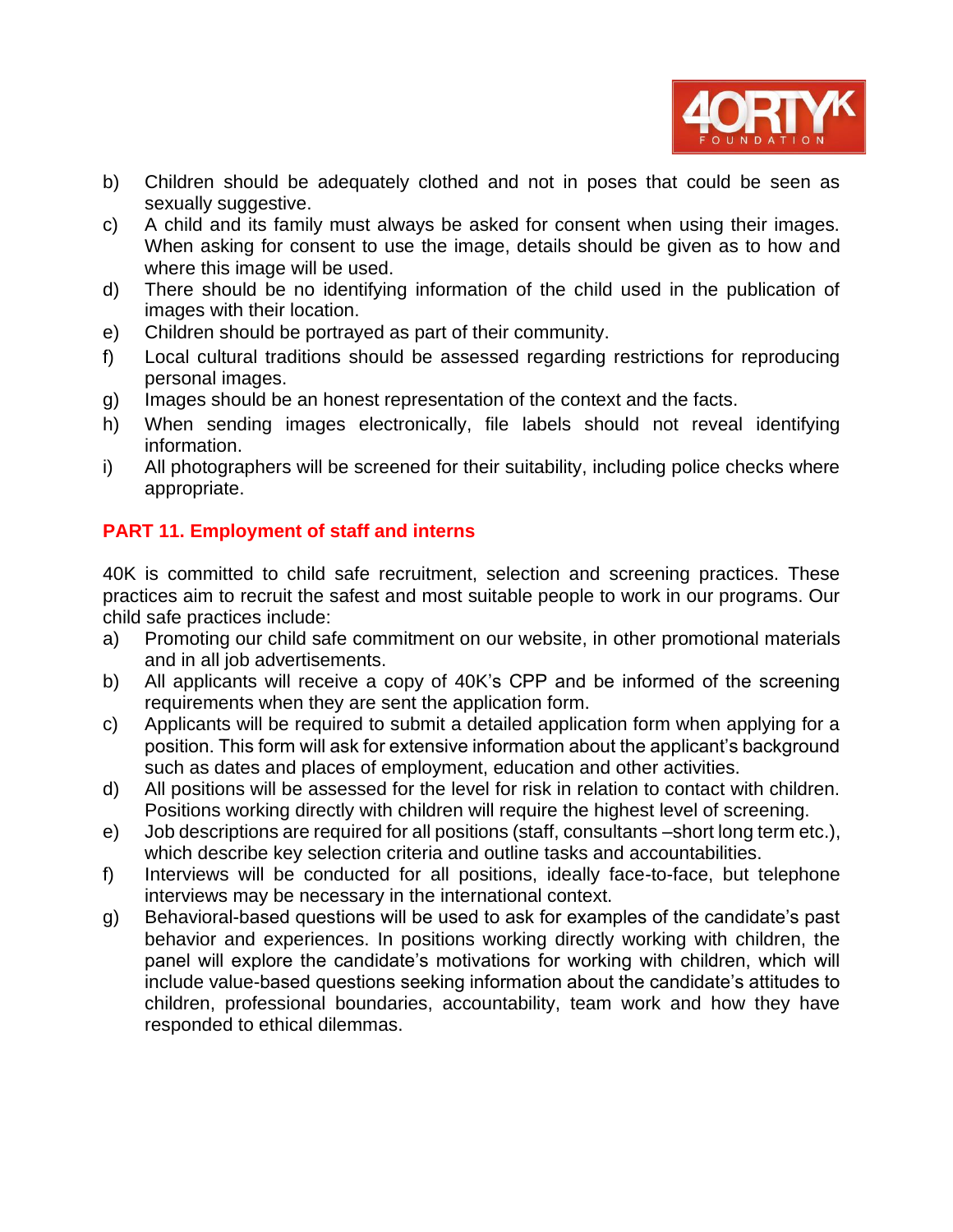

- h) A minimum of two reference checks will be required for all preferred candidates. This would include short and long terms positions, volunteers on placement and consultants. The candidate's most recent employer/supervisor must be one of these referees. 40K will verify the identity of the referee and make direct contact with each of these referees. Written references will not be accepted. 40K reserves the right to request additional references.
- i) All staff and all others involved with the organization will be required to have an Australian Federal Police clearance or relevant criminal history checks depending on the country of origin.
- j) Where the candidate is working directly with children in Australia, they may require a Working with Children Check (depending on the jurisdiction).
- k) All staff will be required to provide proof of identify including birth certificate, passport, drivers license and relevant qualifications. Original documents are required.
- l) All positions will be subject to a probationary period depending on the length of the contract.
- m) Issues relating to child protection will be included in staff performance reviews.
- n) All staff and others will be required to read and sign the 40K's CPP.
- o) 40K reserves the right to refuse employment to or terminate any person's employment that may pose a risk to children.

# **PART 12: Child abuse reporting processes and how to respond to a child who has been abused**

- 13.1 40K considers the abuse and exploitation of children to be completely unacceptable. We will take all concerns and reports of child abuse seriously and act on these reports immediately.
- 13.2 It is mandatory for all 40K staff and others to report concerns or allegations of child abuse. These concerns may relate to a child or a staff member involved in the organization or a concern about a child or person/s outside of the organization's programs. If you do have a concern you should immediately follow 40K's child abuse reporting procedures.

Who should report?

a) All 40K staff and others including people in the community and partner organizations.

What should be reported?

a) Any disclosure or allegation from a child/community member or staff regarding the safety/abuse exploitation of a child.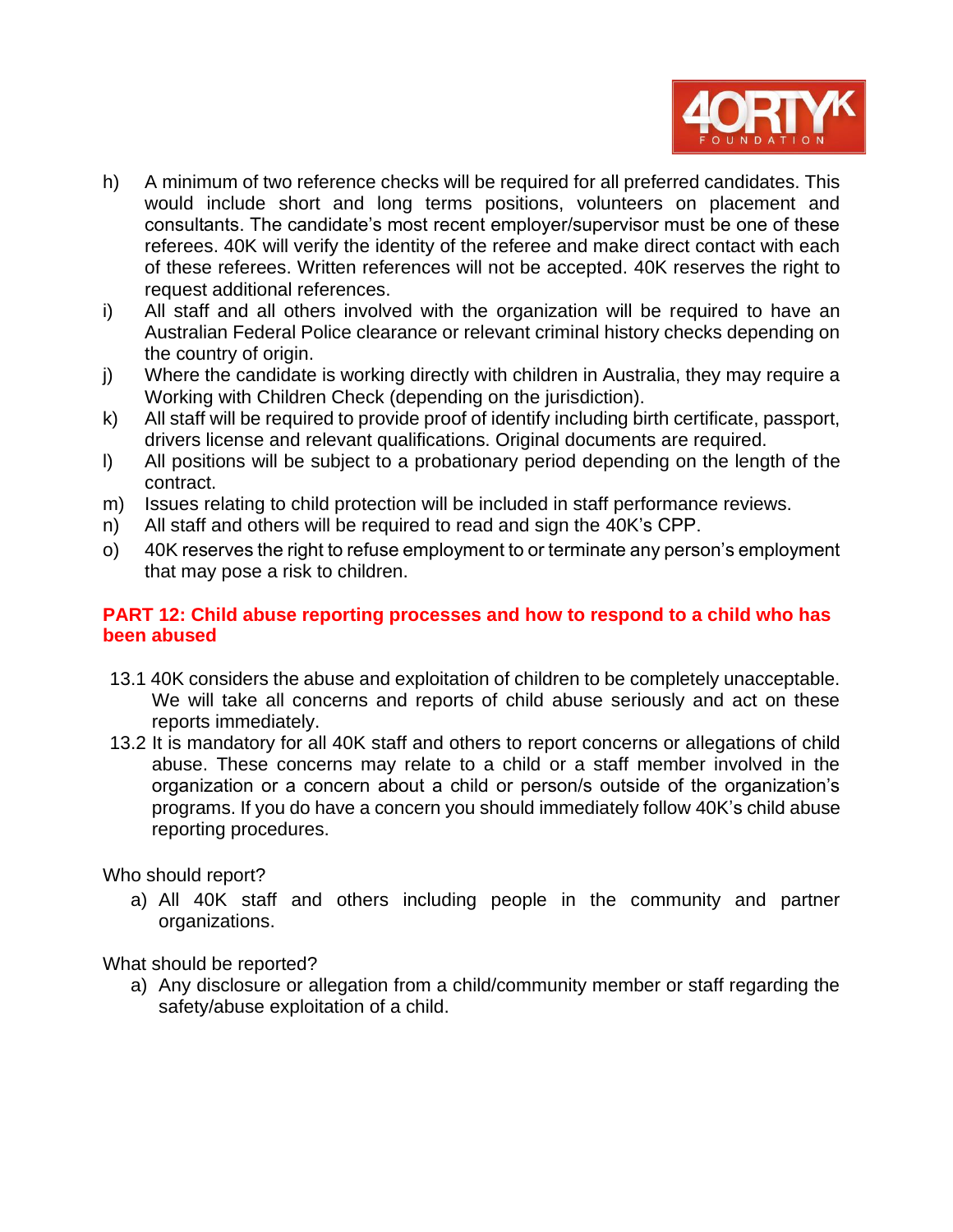

- b) Any observation or concerning behavior exhibited by a 40K staff, volunteer or other relevant stakeholder that breaches the 40K code of conduct for working with children.
- c) Inappropriate use of the organization's photographic equipment or computers including evidence of child pornography.
- d) Staff engaging in suspicious behavior that could be associated with sexual exploitation or trafficking.

# Who to report to?

Child abuse reports should be made to the CEO: on (+91 7022038664) – who will ask you to complete the Child Protection Incident Form and then assess the nature of the allegation

# Reporting of child abuse in Australia

- a) Child abuse reports should be made directly to the CEO.
- b) Reporting child abuse in Australia is a clearer process compared to responding to incidents that occur overseas. In all Australian states and territories, sexual and physical abuse of children are crimes. The age of consent in most Australian states and territories is 16. However, it is important to check in each jurisdiction as the age limit may be different.
- c) Additionally, in some jurisdictions it is a criminal offence for persons who are in positions of power and trust (e.g. teacher, parent, career) to engage in sexual activity with children under the age of 18.
- d) Reporting child abuse can either be made to the local state police or the state child protection authorities. If there is an allegation or suspicion of child sexual abuse by a staff member or volunteer in the organization, these matters will be reported to the state police. In most Australian states there are specialized units dealing with child sexual crimes. If there are concerns that a child is being sexually abused by someone external to the organization, 40K will contact the state police and/or child protection authorities.
- e) Concerns about the welfare of the child in relation to neglect and/or emotional abuse will be reported to the child protection authorities in each state or territory. In such a case, 40K member should report it to the local police station.
- **f)** Concerns about people engaging in child sex tourism, child sex trafficking and child pornography should be reported to the Australian Federal Police (Transnational Sexual Crimes Squad). The member of 40K should call the AFP's Crime Stoppers on **1800 333 000.**

Reporting of child abuse allegations overseas

a) Child abuse reports should be made to 40K CEO. An initial assessment will be made based on the quality and reliability of the information and a decision will be made (in consultation with the Chairman) on what steps to take.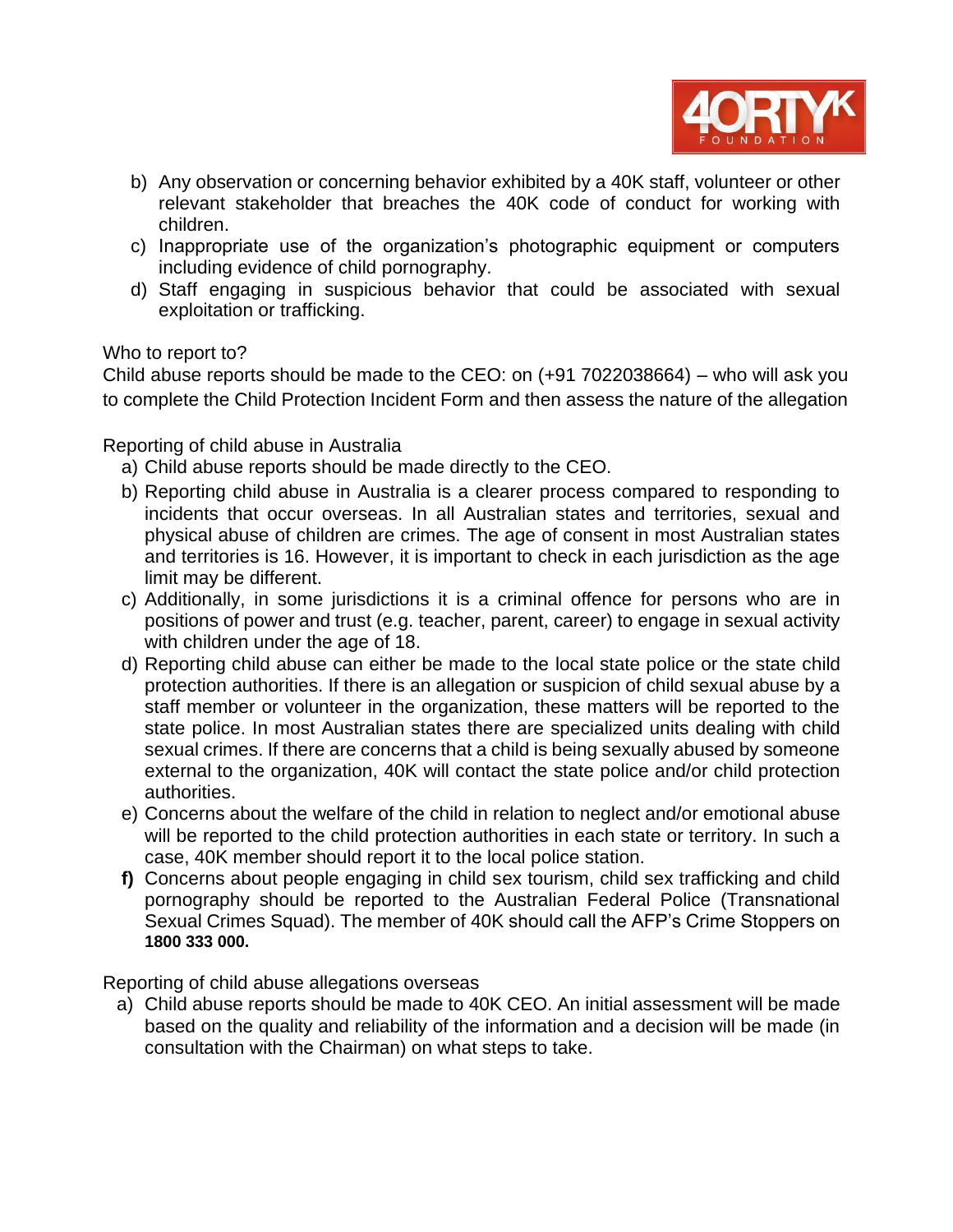

- b) A local reporting procedure will guide the process based on whether the allegation constitutes a criminal offence in the country, or whether it is a breach of the 40K's code of conduct and will be dealt with as a disciplinary matter.
- c) The first step will be to gather all the relevant information and address any health and protection needs of the child. The matter may be directly referred to the local police and or authorities if the allegations are considered to be criminal offences.
- d) If the incident has occurred outside of the program the matter will be referred to an external body or agency dealing with child protection matters in the country.

When to report?

Child abuse concerns should be raised immediately.

How should it be reported?

Verbally and by completing the 40K child abuse incident reporting sheet.

What will happen next?

- a) The CEO will consult the board and will discuss the allegations and then decide upon the next step. This will involve either:
	- Interviewing the person/persons who made the allegations or other witnesses to gather more information with which to make a decision;
	- Report to local police and or child protection authority;
	- Report made to the Australian Federal Police
	- Concern handled internally if it is not a criminal matter
	- No further action taken
- b) 40K will treat all concerns raised seriously and ensure that all parties will be treated fairly and the principles of natural justice will be a prime consideration. All reports will be handled professionally, confidentially and expediently.
- c) All reports made in good faith will be viewed as being made in the best interests of the child regardless of the outcomes of any investigation. 40K will ensure that the interests of anyone reporting child abuse in good faith are protected.
- d) Any employee who intentionally makes false and malicious allegations, will face disciplinary action.
- e) The rights and welfare of the child is of prime importance. Every effort must be made to protect the rights and safety of the child throughout the investigation.
- f) Children and community members with whom 40K works will be provided with information about how to report any child protection concerns about 40K staff members and others.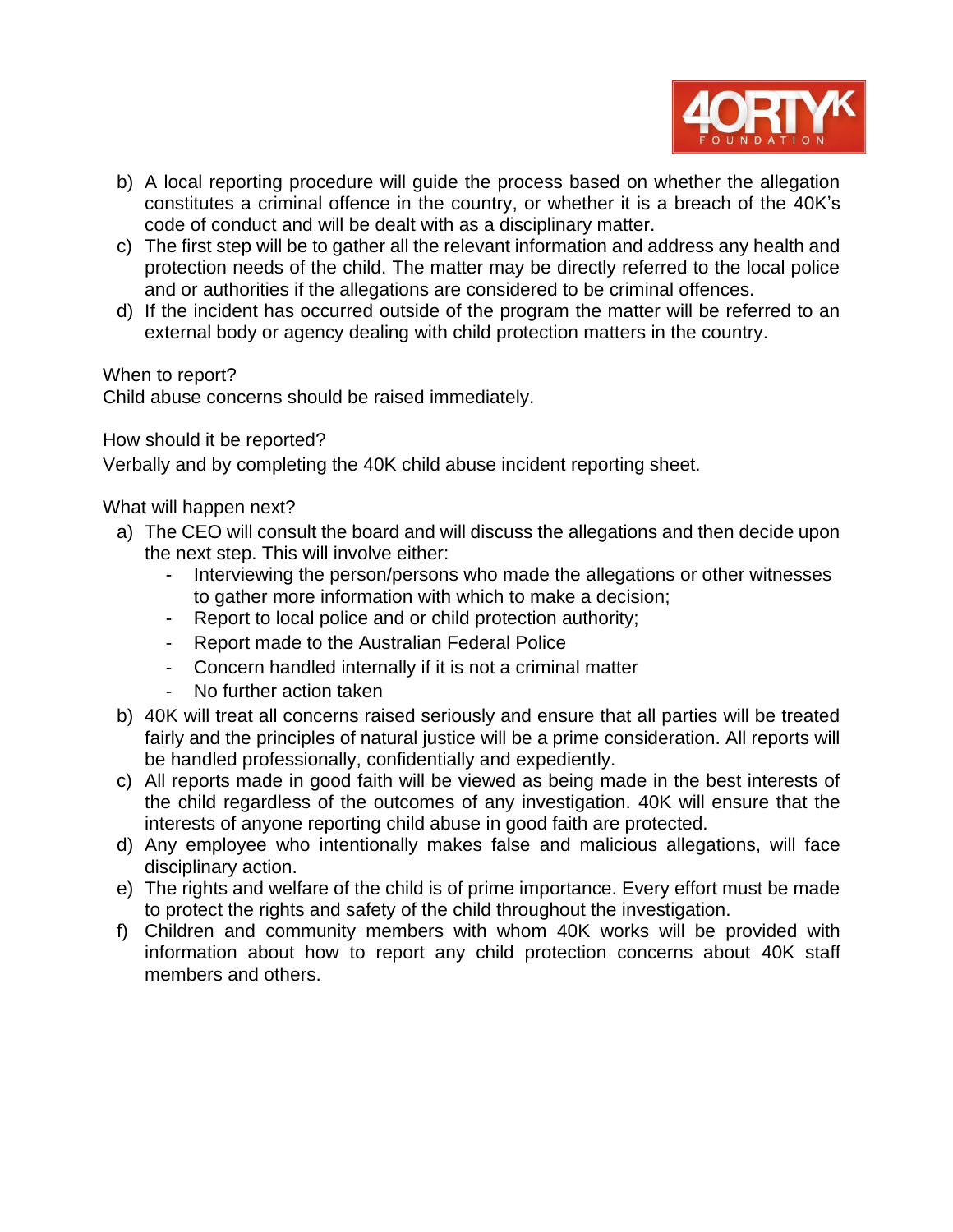

Responding to disclosure by a child.

- a) When a child/young person tells you that he or she has been abused, they may be feeling scared, guilty, ashamed, angry and powerless. You, in turn, may feel a sense of outrage, disgust, sadness, anger and sometimes disbelief.
- b) If a child discloses abuse, whatever the outcome, the child must be taken seriously
- c) It is important for you to remain calm and in control and to reassure the child/young person that something will be done to keep him or her safe.
- d) When a child or young person discloses they are being harmed you can show your care and concern for the child/young person by:
	- Listening carefully
	- Telling the child/young person you believe him or her
	- Telling the child/young person it is not their fault and he/she is not responsible for the abuse
	- Telling the child/young person you are pleased he/she told you.

You will not be helping the child/young person if you:

- Make promises you cannot keep, such as promising that you will not tell anyone
- Push the child/young person into giving details of the abuse. Your role is to listen to what the child/young person wants to tell you and not to conduct an investigation (beware of asking any leading questions as this may prejudice any subsequent investigation)
- Indiscriminately discuss the circumstances of the child/young person with others not directly involved.
- Try and obtain some details such as where the abuse is taking place, school, home, work etc.; is it currently occurring or did occur in the past, name of perpetrator if possible but not necessary.
- It is possible that some children or young people will make a disclosure and then ask you not to tell anyone. It is important you seek guidance from 40K President in the agency you are working in to discuss how the child or young person can be supported and the disclosure managed.

Other actions to take:

a) Protect the child - Once an allegation is made there should be an immediate response that protects the child from further potential abuse or victimization. The child may require medical assistance or counseling support. Where possible the child should remain in the place of residence or relevant program. Exceptions may be made where the child is deemed to be at risk of victimization by peers as a result of the allegation or because the alleged abuse has occurred in homebased care. If the child is in immediate danger you should make arrangements for the child to go to a safe place.